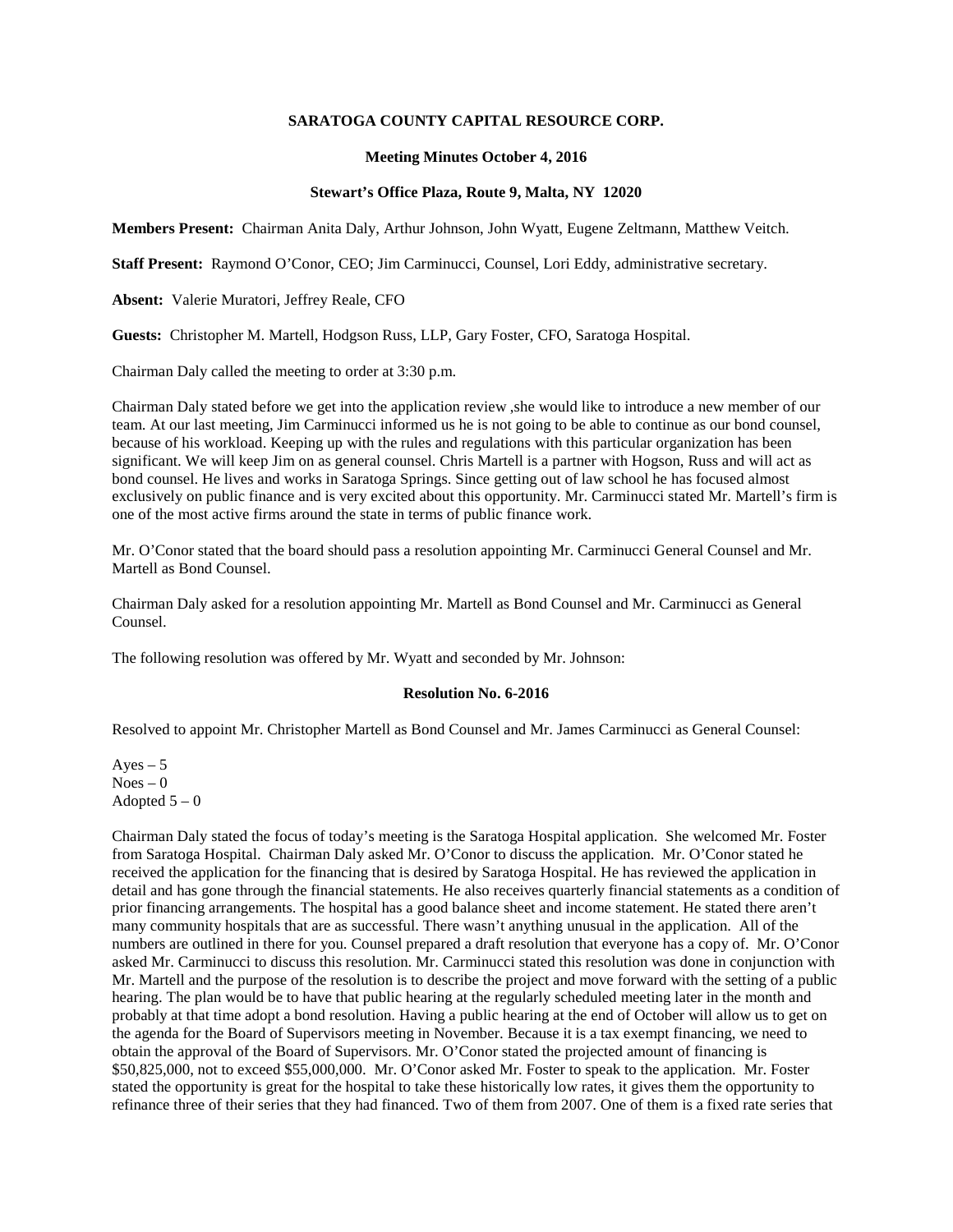they are currently paying a little over 5% in interest on that allows us to basically refinance that to a rate under 2%. The other two are variable rate series that the variable rates have crept up over the last 30-60 days so we are looking at fixed rates today in this deal that are about similar to what we are paying in variable rates. Basically, it takes any of the variable rate risk away from the hospital and allows us to lock this in for the remaining term. He thinks it is a great opportunity for the organization and he appreciates what the Capital Resource Corporation is doing for the Hospital. Mr. Carminucci questioned if two of those series were issued by the IDA. Mr. Foster stated yes. Mr. Foster asked if there were any specific questions he could answer at this time. Mr. Wyatt asked what are the plans for the savings. Mr. Foster stated the 2007 fixed rate that they are currently paying 5%, that works out to be about \$230,000 a year in interest savings. It will allow them to do other initiatives that come up during their budget process. They have actually started their 2017 budget process now. There are always more things that they can't do that they would like to and this just helps them whether it is adding an additional couple of staff positions or a new service. Mr. O'Conor asked about the financing we did a couple of years ago for the new operating room suites. Could we have a quick update? Mr. Foster stated the project is probably 98% done. The new ICU went in service a little over a year ago. We basically took our seven operating room suites and converted them to ten operating rooms. They have been online. The first seven came on at the end of last year. The new three came on early this year. What we are now doing to sort of wrap up the project is a pre and post-surgical area which we are using the old surgical suites for. That should be complete within another 30-60 days. In the OR's, it allows our surgeons to take advantage of the additional capacity. It has been a great project. Chairman Daly stated the current number of employees is over 1,400. We all know that Global is the largest employer, but you've got to be at least number three. Mr. Foster stated he would think so. The number of staff we have is probably a little over 2,000 including part-time employees. On an FTE basis we are probably closer to 1,800. Mr. Zeltmann stated that he just had a couple of thoughts. First, he must recuse himself from voting on this in October because he is a member of the Ellis Hospital Board. With that said, do you have an idea of the impact of jobs within the County both in terms of possible construction as well as additional jobs for the hospital? Mr. Foster stated this is simply a refinancing. Mr. Zeltmann stated that is right, but that is part of the question that was asked earlier, what do you plan to do with the savings? Mr. Foster stated again we target to try to maintain a 2 and 3% operating margin so this \$200,000 in interest savings would contribute to that. Again, there is no specific plan to reinvest that necessarily in additional staffing at this point in time. We go through a budget process where we will look at new initiatives and if there is any new initiatives, this would certainly contribute to helping us fund that. Chairman Daly stated we do understand that and if she is not mistaken, she thinks the hospital is even ahead of schedule from the last anticipated increase in employees from the last application to what you are actually doing. You have actually kind of jumped ahead of the curve a little bit on what was previously estimated. Mr. Foster stated they have grown specifically in the physician practice areas and we now have over 100 physicians employed by the hospital and for each physician practice, there is a lot of support.

Chairman Daly stated our objective today is to accept the application so that we can set the public hearing and then consider the application for approval after the public hearing. Chairman Daly asked if we had other questions for Mr. O'Conor or Mr. Foster on the application. There were no further questions.

Chairman Daly asked for a motion to accept the application. Mr. Zeltmann stated that he thinks that maintaining employment would be an objective that should be included in the document. Mr. Carminucci stated he made a note to do that, referencing the fact that the savings from the financing will assist the hospital in retaining existing employment and also potentially contribute to future projects. That is an accurate way of describing it.

The following resolution was offered by Mr. Veitch and seconded by Mr. Johnson:

#### **Resolution No. 7-2016**

Resolved to accept the application for the Saratoga Hospital 2016 project as presented and amended.

 $Ayes - 5$  $Noes - 0$ Adopted  $5-0$ 

Mr. O'Conor questioned about a public hearing date. Mr. Carminucci asked if the regularly scheduled meeting date is October  $25<sup>th</sup>$ . Mr. Carminucci stated with Mr. Zeltmann recusing himself from that vote will everyone else be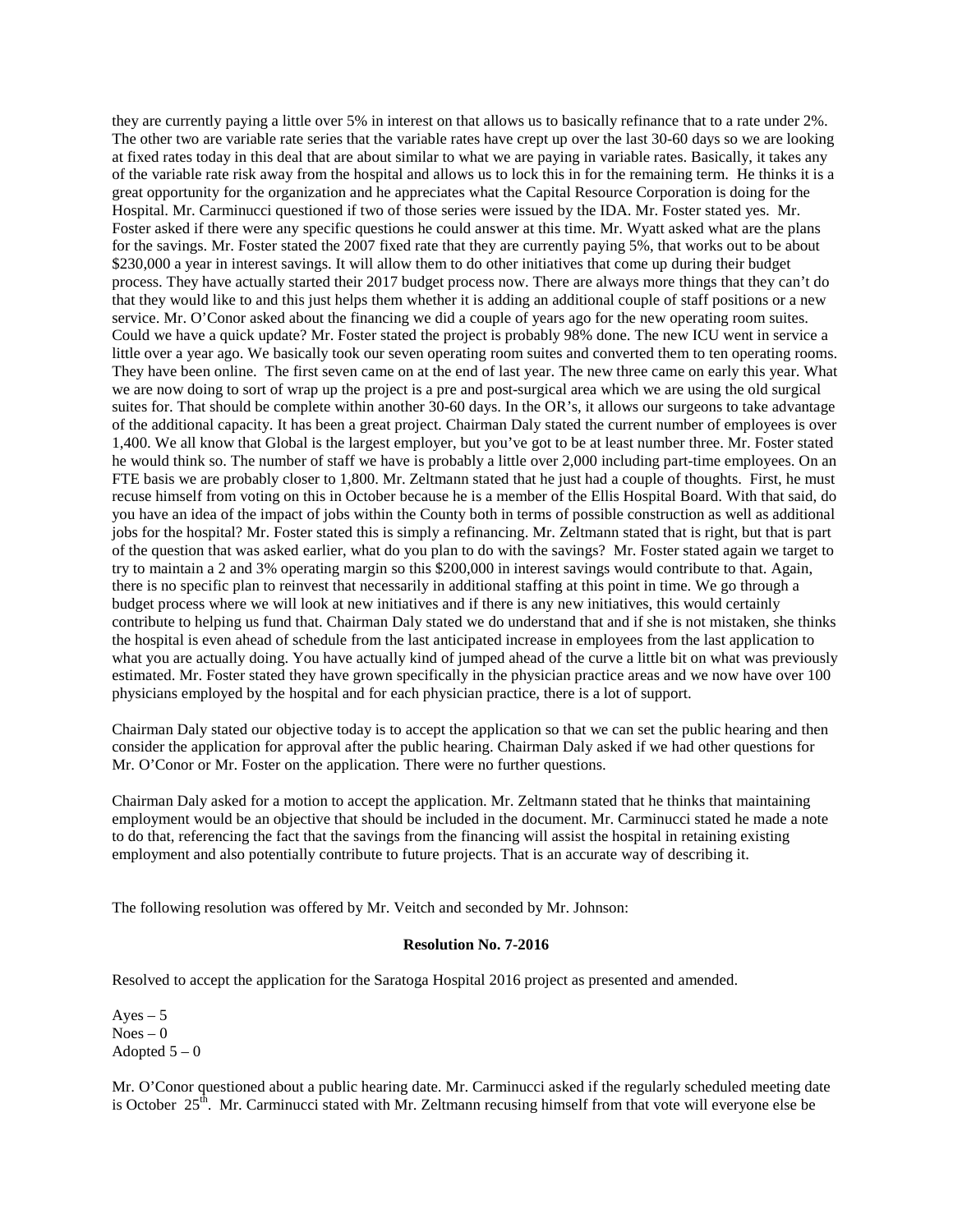able to make that meeting because we will need a quorum in order to have that resolution adopted. Mr. Wyatt questioned what time will the meeting be. Mr. O'Conor stated we will have the Governance Committee meeting at 4:30, Finance Committee at 4:45 and the regular meeting at 5:00. Mr. Wyatt stated that would be good for him. Mr. Johnson questioned who is on those Committees. Mr. O'Conor stated Governance, Ms. Muratori is Chair of that Committee, Ms. Daly is Ex Officio member, Mr. Johnson, Mr. Veitch, and Mr. Zeltmann are on the Governance Committee. Chairman Daly stated if anyone has a change in schedule at all to reach out to Mr. O'Conor as soon as possible and if we have to make an adjustment we will do that. Mr. O'Conor stated we have to meet at least a few days before October 31<sup>st</sup> because he has to file reports such as the budget, with the Authorities Budget Office by October 31 $^{\text{st}}$ . The public hearing for the Saratoga Hospital bond issue will be at 5:00 p.m. on Tuesday, October 25<sup>th</sup>.

Chairman Daly stated she had one other item to discuss. From time to time she receives unsolicited requests to support a project. She would like to ask for support for a particular project she thought was worthy enough to bring forward to the members of the Board. The County, in particular the Youth and Family Services team of the County Mental Health Department, sponsors an educational conference every year. For whatever reason, it has not been recognized in the County budget. So, the Department itself goes out to fundraise for its own educational conference. They work with probably 60% of the not-for-profits in this area. They have stepped up their game, so to speak, by bringing in a well-known expert on the area of child and sexual abuse. She is out of Oregon. They have also been holding their conference at the Knights of Columbus, which has not been easily accessible for many people. By bringing in a high level speaker, it brings more cost. They have been soliciting support on the outside from private entities, some of which work directly with the Mental Health Department, some do not. This is an educational opportunity for Social Workers in particular. They all need to have so many continuing education credits to maintain their licenses on an annual basis. They do not get support from the County to do that. Additionally, many of the notfor-profits that are required to hire licensed social workers, also do not primarily for budget constraints, allow monies to be paid to employees for that purpose as well. Our law enforcement workforce is in dire need. They have mentioned it several times that whatever we can do to help bring up their educational level. This is not only on the victim, it is a conference that is also going to be speaking to investigation, child advocates and quite an extensive full day program with fully outlined learning objectives that have been approved by the New York State Education Department. With all of that and with the emphasis on this being an important event to help promote the workforce development in this area so that we properly educate those that are involved in this particular arena, she is asking if the Board would consider supporting this conference in the amount of \$1,000.00 to be paid to Saratoga County for the purposes of assisting with the conference. Chairman Daly then asked for the member's thoughts and ideas. Mr. Zeltmann questioned as an organization are we legally permitted to do that? Chairman Daly asked Mr. Carminucci or Mr. Martell to speak to that. Mr. Carminucci stated he thinks the tie in to workforce development certainly fits well with your mission statement as well as the statute under which you were created. He thinks that is sufficient if you decide you want to do this. Mr. Johnson stated there is a precedent, we have given the County money before as well to distribute to help economic development. Chairman Daly stated it is very difficult to get the workforce educated in different arenas that they need some additional help with. There are a lot of monies out there available for drug abuse and drug education, and she is not trying to belittle that, but this is a very big area of need, particularly in this County, that statistics currently are that one in every four female children are sexually abused and one in every seven male children are sexually abused, which is not a very good number. Unfortunately, we do have the need to have as many people trained in this area as they can be to properly perform their roles and responsibilities in eradicating it. Mr. Wyatt questioned if this is a training they do every year and they just need our assistance because of the elevation of what they are looking to do? Chairman Daly stated they do training every year. They do change the topic in accordance primarily to the need. There wasn't necessarily grant money but there was a huge need in terms of clientele and what they see happening in the County so they identified the area of need that they needed additional training in and they went out to facilitate that. In order to do that this year, they bumped up their level significantly. They've never flown someone in from Oregon like this before. This particular presenter is a senior trainer. She recently retired from a position of Co-Director of the Center for Behavioral intervention where she worked with adult sex offenders and their families for 34 years. In addition to clinical work she has done training for the National Center for the Prosecution of Child Abuse, the National Child Advocacy Center, the United States Navy, the National Crime Victims Association, the Mark Maguire Foundation for Children, the U.S. Marshalls Office, the NYPD Special Victims Unit and a number of law enforcement and other faith based organizations. She has quite the background that they identified within their arena.

Chairman Daly then asked for a resolution supporting the educational conference at the Saratoga County Mental Health Department.